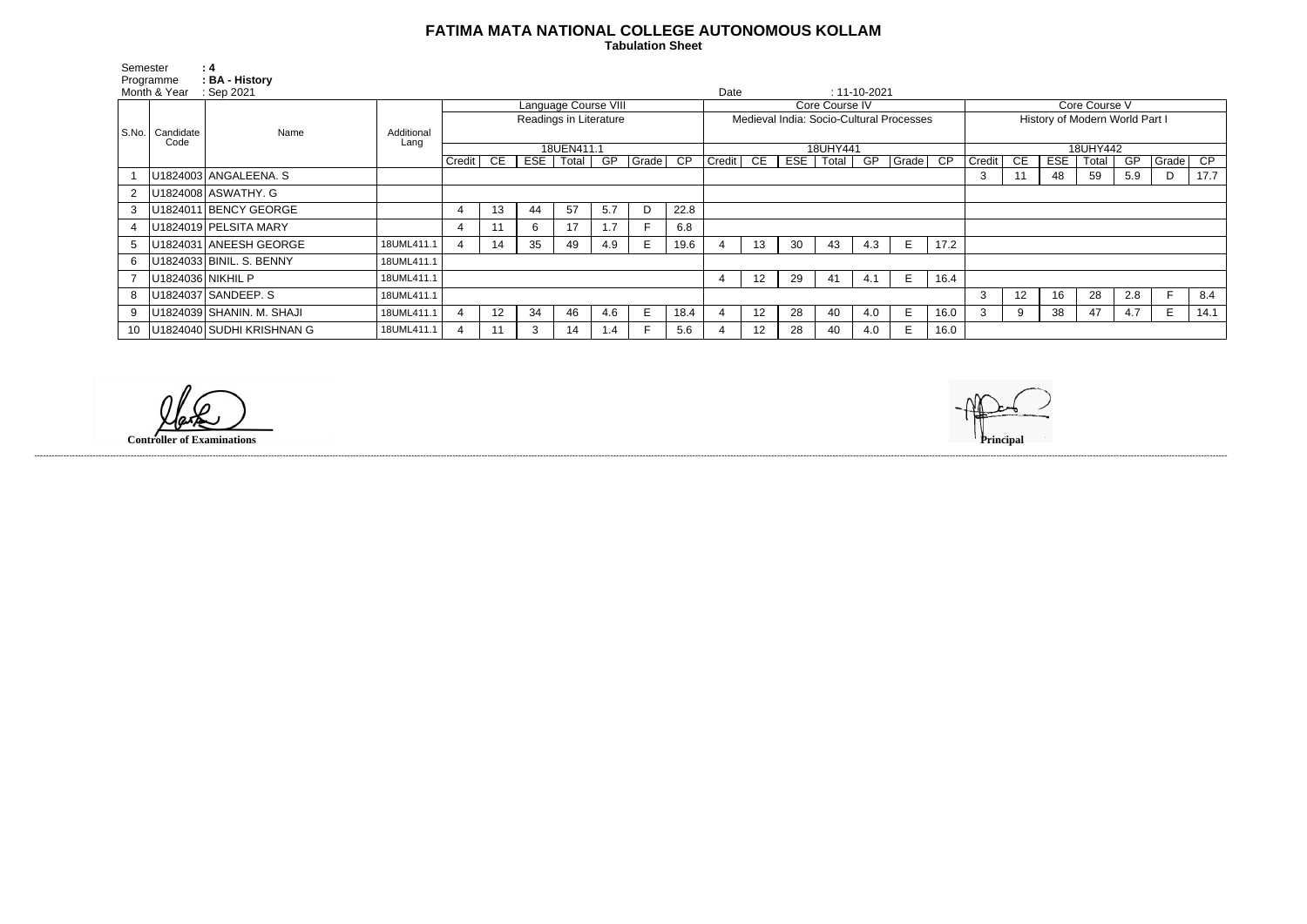|       |                   |                           |                    | <b>Complementary Course VII</b> |    |            |                               |     |       |                                          |        | <b>Complementary Course VIII</b> |            |       |     |       |      |  |  |
|-------|-------------------|---------------------------|--------------------|---------------------------------|----|------------|-------------------------------|-----|-------|------------------------------------------|--------|----------------------------------|------------|-------|-----|-------|------|--|--|
|       |                   | Name                      | Additional<br>Lang |                                 |    |            | <b>International Politics</b> |     |       | Indian Planning and Economic Development |        |                                  |            |       |     |       |      |  |  |
| S.No. | Candidate         |                           |                    |                                 |    |            |                               |     |       |                                          |        |                                  |            |       |     |       |      |  |  |
|       | Code              |                           |                    |                                 |    |            | 18UPS431                      |     |       | 18UEC431                                 |        |                                  |            |       |     |       |      |  |  |
|       |                   |                           |                    | Credit                          | CE | <b>ESE</b> | Total                         | GP  | Grade | <b>CP</b>                                | Credit | CE.                              | <b>ESE</b> | Total | GP  | Grade | CP.  |  |  |
|       |                   | U1824003 ANGALEENA. S     |                    | 3                               | 17 | 40         | 57                            | 5.7 | D     | 17.1                                     | 3      | 14                               | 56         | 70    | 7.0 | B     | 21.0 |  |  |
|       |                   | U1824008 ASWATHY. G       |                    | 3                               | 17 | 28         | 45                            | 4.5 | E.    | 13.5                                     |        |                                  |            |       |     |       |      |  |  |
| 3     |                   | U1824011 BENCY GEORGE     |                    |                                 |    |            |                               |     |       |                                          |        |                                  |            |       |     |       |      |  |  |
| -4    |                   | U1824019 PELSITA MARY     |                    | 3                               | 16 | 28         | 44                            | 4.4 | E.    | 13.2                                     |        |                                  |            |       |     |       |      |  |  |
| -5    |                   | U1824031 ANEESH GEORGE    | 18UML411.1         |                                 |    |            |                               |     |       |                                          |        |                                  |            |       |     |       |      |  |  |
| -6    |                   | U1824033 BINIL. S. BENNY  | 18UML411.1         |                                 |    |            |                               |     |       |                                          |        |                                  |            |       |     |       |      |  |  |
|       | U1824036 NIKHIL P |                           | 18UML411.1         |                                 |    |            |                               |     |       |                                          |        |                                  |            |       |     |       |      |  |  |
| -8    |                   | U1824037 SANDEEP. S       | 18UML411.1         |                                 |    |            |                               |     |       |                                          |        |                                  |            |       |     |       |      |  |  |
| -9    |                   | U1824039 SHANIN. M. SHAJI | 18UML411.1         | 3                               | 14 | 23         | 37                            | 3.7 | Е     | 11.1                                     |        |                                  |            |       |     |       |      |  |  |
| 10    |                   | U1824040 SUDHI KRISHNAN G | 18UML411.1         | 3                               | 14 |            | 21                            | 2.1 |       | 6.3                                      | د.     | 14                               | 31         | 45    | 4.5 | E.    | 13.5 |  |  |

------------------------------------------------------------------------------------------------------------------------------------------------------------------------------------------------------------------------------------------------------------------------------------------------------------------------------------------------------------------------------------------------------------------------

lak

**Controller of Examinations**